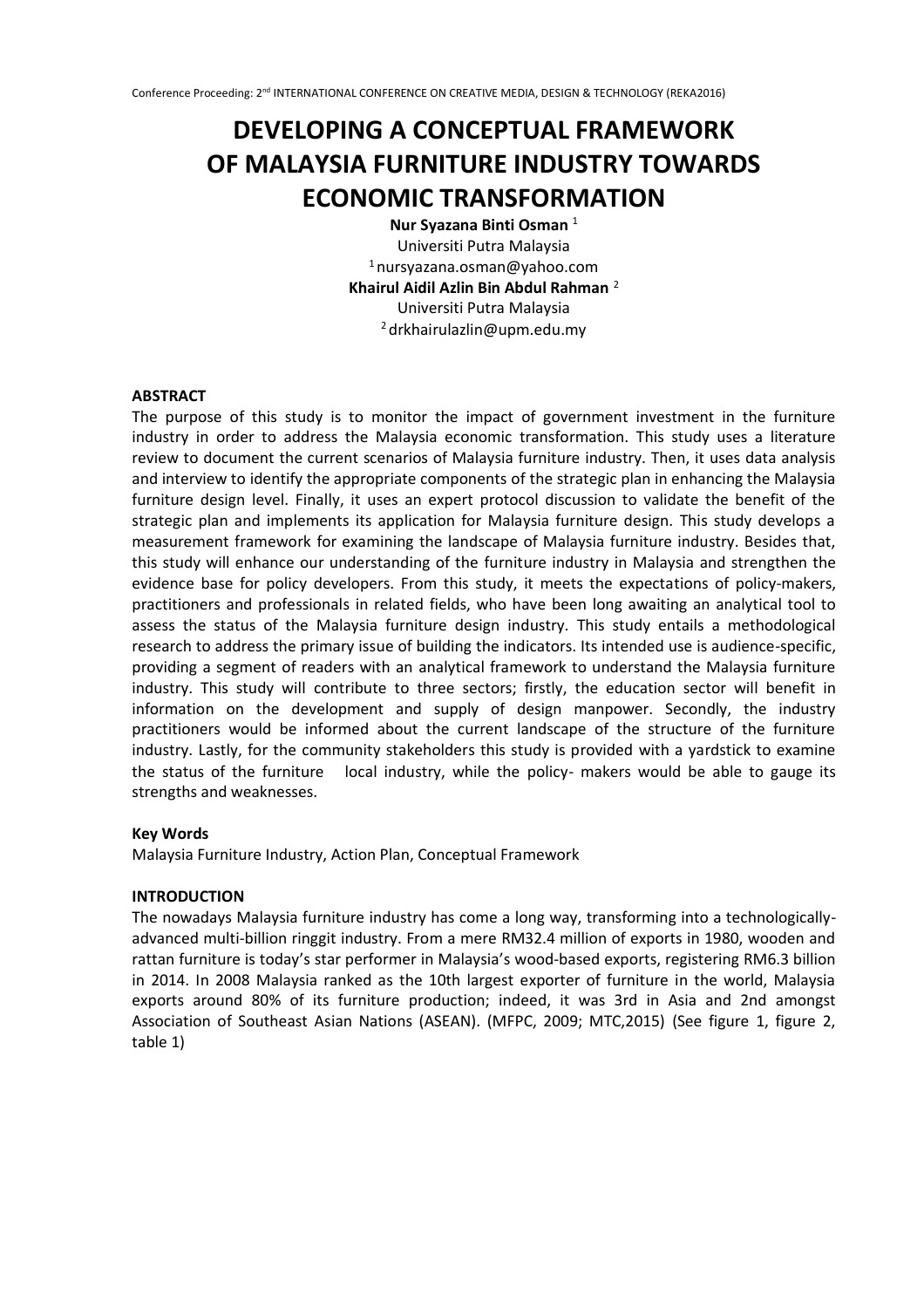

Fig 1 Malaysia furniture export by types 2015 (MFPC, 2015)



Fig 2 Malaysia furniture import by types 2015 (MFPC, 2015)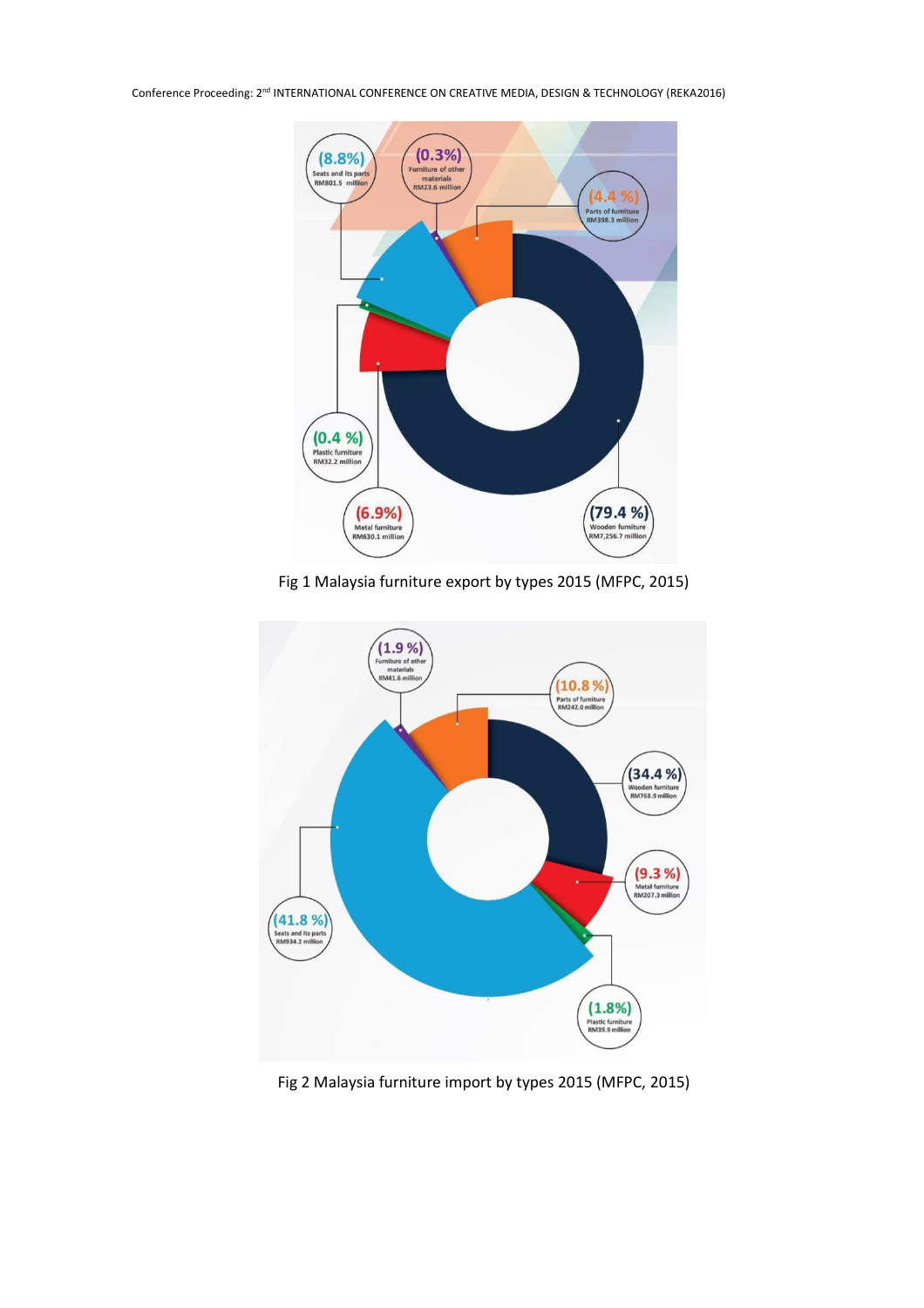Table 1 Overview of the Malaysian furniture industry (MFPC Annual Report, 2013)

# **OVERVIEW OF THE MALAYSIAN<br>FURNITURE INDUSTRY**

| Year              | <b>Export</b> |                 | <b>Import</b> |                 |
|-------------------|---------------|-----------------|---------------|-----------------|
|                   | RM Mil.       | <b>Change %</b> | RM Mil.       | <b>Change %</b> |
| 2002              | 5,539.0       | 8.9             | 650.0         | 71.4            |
| 2003              | 6,009.0       | 8.5             | 723.0         | 11.2            |
| 2004              | 7,050.6       | 17.3            | 1,032.9       | 42.9            |
| 2005              | 7,054.7       | 6.4             | 1,254.3       | 21.4            |
| 2006              | 8,083.7       | 7.7             | 1,319.5       | 5.2             |
| 2007              | 8,241.4       | 2.0             | 1,331.3       | 0.9             |
| 2008              | 8,692.6       | 5.5             | 1,460.3       | 9.7             |
| 2009              | 7,622.7       | $-12.3$         | 1,092.0       | $-25.2$         |
| 2010              | 7,959.2       | 4.4             | 1,311.0       | 20.1            |
| 2011              | 7,670.3       | $-3.6$          | 1,340.1       | 2.2             |
| 2012              | 8,002.1       | 4.3             | 1,396.2       | 4.2             |
| 2013 <sup>P</sup> | 7,358.3       | $-8.1$          | 1,547.8       | 10.9            |

#### Malaysia's Trade of Furniture, 2002-2013

Source: MATRADE & MFPC p=provisional

In recent years, our furniture industry has seen exchange from the OEM (Original Equipment Manufacturer) model to ODM (Original Design Manufacturing) model. This change has been necessitated by the local furniture manufactures to add value to their products. After all this time, OEM provides a launch pad for these industry members to sell their products globally. According to Wee Jeck Seng (2015), the over-reliance on mass production and contract manufacturing over the years has come at the expense of creativity and innovation. One of the ways out of this creative rut was to revamp the model from producing or manufacturing products for international buyers to creating, designing and marketing our own products internationally. From these efforts certain key players need to play a role in encouraging the creativity and identify the upcoming talents for this industry. Currently, our furniture industry is still by and large, fragmented and is generally manufactured in Malaysia still lack of understanding in the real role of design and how to promoting the lifestyle furniture production, and also lack of guidance on how to achieve a higher margin through well designed offerings. Nowadays, mostly the designers are not aware of the various techniques and processes that involve in furniture making. Besides that, in this industry we also lack of successful local talent or the successful ones. This very important for young students, industry members and furniture manufactures to benchmark their capabilities as good role models and to see they can make a decent living from being a designer. With a business-friendly environment, good quality products and a high potential market, the Malaysian furniture industry is poised to exceed expectations and to continue its exponential growth. In order to achieve the objective of this paper, empirical evidence is derived from a case study of the furniture industry in Malaysia. Malaysia furniture industry warrants an in-depth analysis as it is among the very few fully fledged, homegrown industries that successfully penetrated the global market. This paper is structured as follows. Section 2 the conceptual framework for the case study, and section 3 describes the research methods used in this paper. Section 5 results and the discussion gained from the author's observation and intensive interview sessions with the key players in the furniture cluster in Malaysia. Finally, section 6 draws conclusions and provides the implication for policymakers.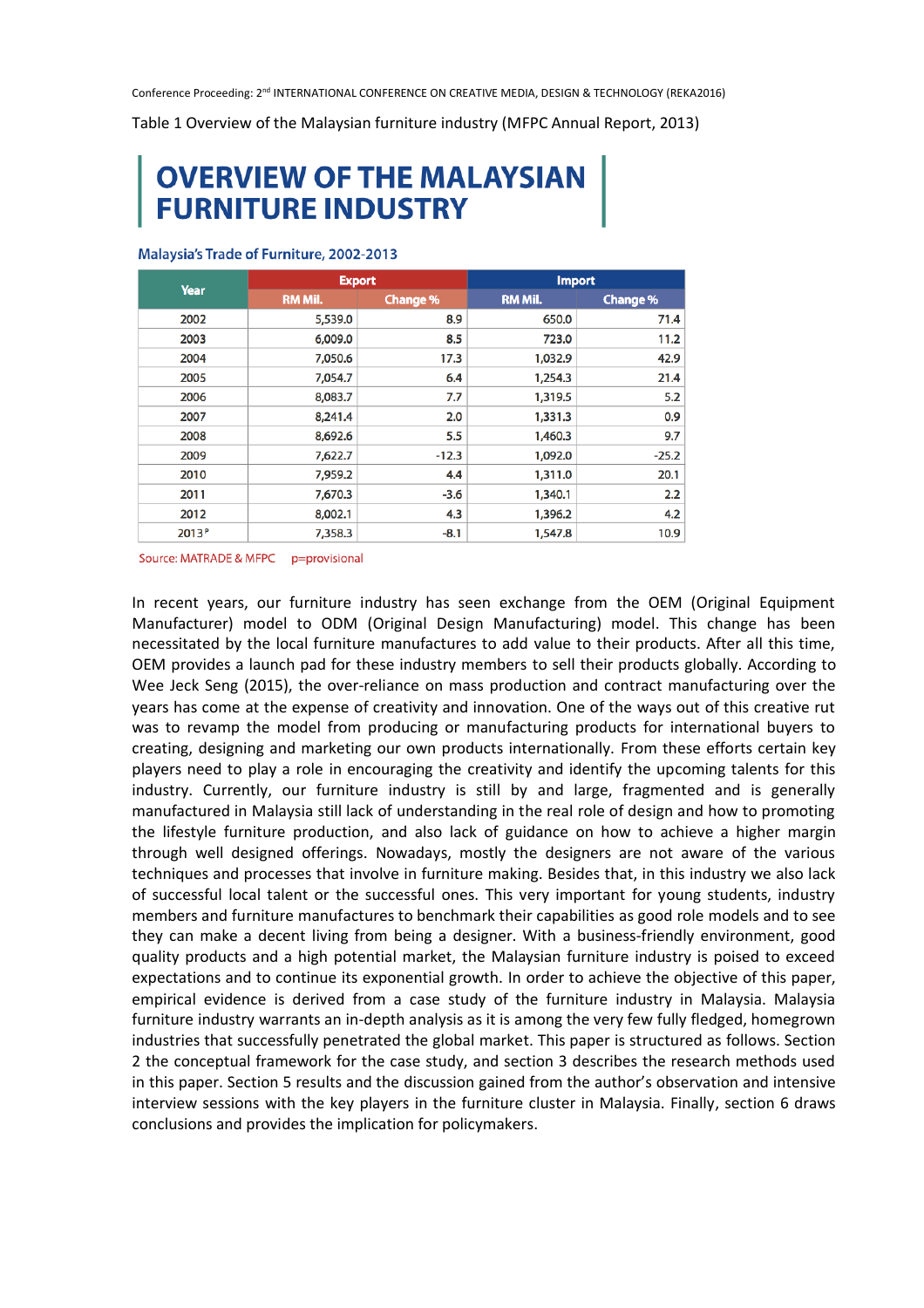#### **LITERATURE REVIEWS**

#### **Conceptual Framework**

This section discusses about the conceptual framework gaps that need to be taken in improving the furniture industry level in Malaysia. (See figure 3)

#### *Design*

Adams, J.L (2012), state design is the function in the creation of products that reduces specific goals of the producer to even specific inputs for manufacturing. Besides that's, design plays the critical role in determining the product quality. According to Philip Yap (2016), Malaysian furniture manufacturers in a comfort zone, which is not conducive for nurturing creativity. Design must be the cornerstone of the industry's next level of success. Without design, most Malaysian made furniture will continue to be perceived as a base for low-end, promotional furniture and we will forever compete on price, against the likes of Vietnam and Indonesia. Therefore, in design the creativity is an essential element of design and also of organizational changes. Creativity is important to increase the quality and to imply change and innovation. Additionally, many producers have little understanding of the design process; many still think that designers are the ones that only need to know the technical and process. On the other hand, as the gaps of design preference are narrowing and forming a no-boundary global trend, we could start to provide our own creations to international buyers, instead of continuing with the OEM business model.

#### *2. Human Capital*

In Malaysia there are just a few successful local designers in furniture industry. These students, industry members and furniture manufacturers need good role models that they can perhaps benchmark against their design ability or design team capabilities. Manufacturers, for example, need a design-focused operation models to manage their internal design team. We haven't capitalized on our design talents for the furniture industry is because we do not have a workable "cross platform" dedicated for design-focused talent to perform. (Philip Yap, 2016). There are plenty of Malaysian colleges and universities offering excellent design-based courses, but not enough of such efforts are channeled directly to the furniture industry, and little focus is placed for the integration of talents from different design disciplines to collaborate through this platform. At the end of the day, a design successful may be due to a cross-fertilization of ideas from different disciplines: design, engineering, material technology etc.(MTC,2016).

# *3. Investment*

The relationship between R&D expenditures and firm performance has been a subject of great interest. For example, Sbragia et al., (2003) suggest there is a consistent positive association between the amount of R&D investment and the rate of product innovation, and the gross profit of a firm. Similarly, Liu and Tsai (2007) suggest there is also a link between new product introduction and R&D investment. They argue that new product development performance is significant when R&D tendency is higher. The literature on R&D expenditures and firm value further includes references to the impact of R&D expenditures on generating Innovation and utilizing information available in the marketplace (Cohen and Levinthal, 1989), the impact on shares value (Chan et al., 1990), the linkage between R&D expenditures and stock value (Doukas and Switzer, 1992), strategic value of R&D expenditures (Sundaram et al., 1996), value creation through R&D (Kelm et al., 1995), the impact of R&D on reducing cost and creating demand (Levin and Reiss, 1988), and contribution of R&D expenditures to a country's economy (Brox and Fader, 2006). These studies suggest R&D expenditures can be vital to the success of a firm in the market place.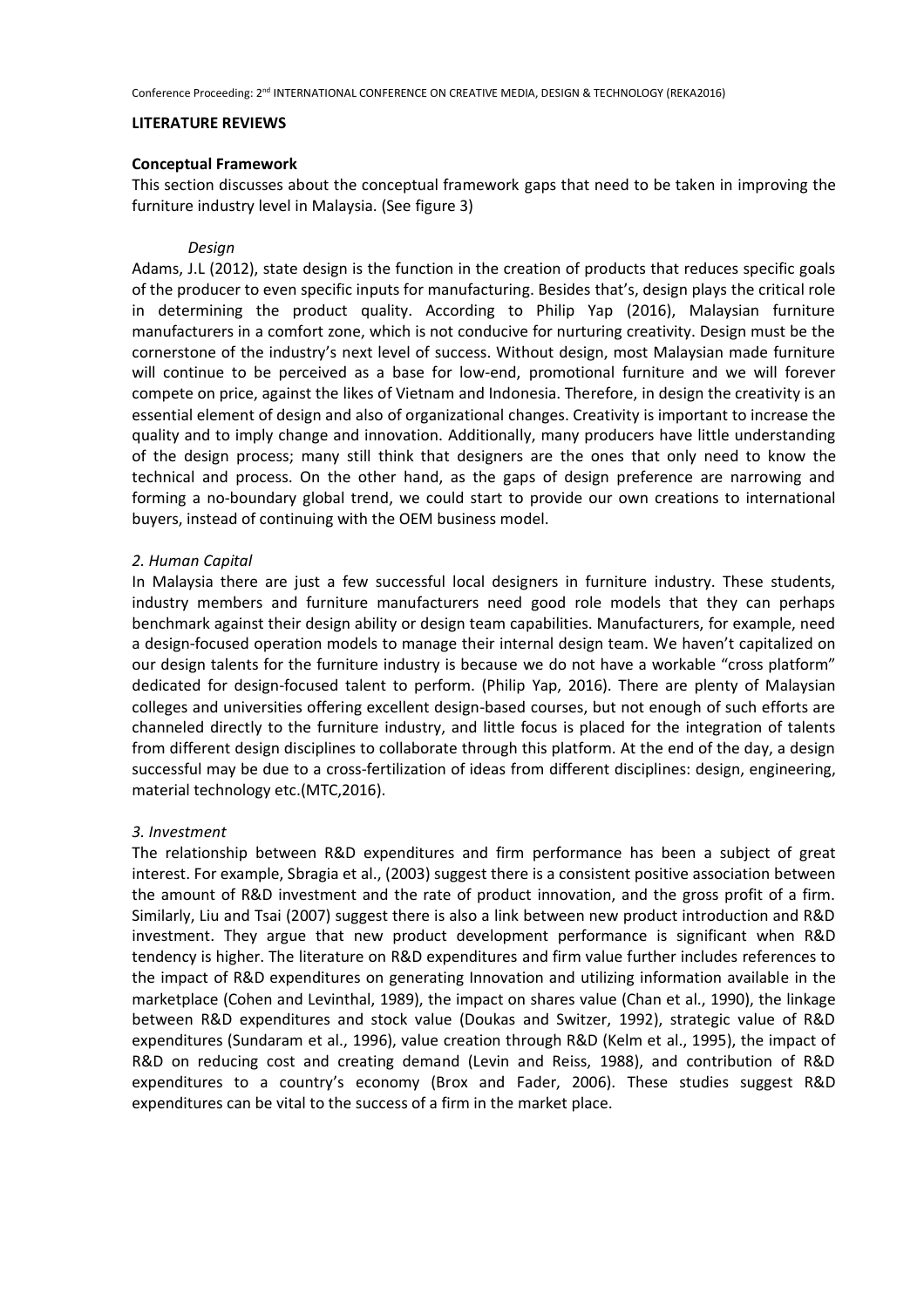#### *4. Industry Structure*

The furniture and timber-based industry in Malaysia has long been an important part of the manufacturing sector. The Malaysian timber industry has successfully developed and diversified into downstream activities with strong support from the government and the implementation of the First and Second Industrial Master Plans (1986-1995 and 1996-2005). Over the past 40-50 years, the timber industry has developed from a primary processing industry to a much more sophisticated infrastructure today which consists of a significant number of downstream value-adding industries such as furniture, mouldings as well as wood-based panels. Malaysia is considered amongst the top 10 producers of furniture in the world and in addition, the National Timber Industry Policy (NATIP) has set a target of RM53 billion in annual export earnings by 2020, with furniture export aimed at RM16 billion (MTIB, 2012).

#### *5. Manufacturing*

Ngui, K. S (2011), state furniture manufacturers lack sufficient capital and scale economies to adopt new manufacturing technologies. The problems faced by furniture manufacturers are further compounded by rigid government policies and cumbersome bureaucratic processes, many of which have disadvantaged small furniture manufacturers. While, Ratnasingam & Thomas (2008) contend that the level of technology employed within the Malaysia furniture industry is on par with other furniture manufacturing countries, if not higher. A somewhat similar point of view has been revealed by MTC (1998a) where most of the Malaysian furniture manufacturers have invested considerable in machinery and equipment. However, most of the machinery purchased is special function machinery with increased throughput levels. It may therefore be inferred that much of these technologies are aimed at reducing the labour content in the manufacturing outfit, with the ultimate aim of reducing manufacturing cost or unit cost. This is to be expected as the industry is labour intensive in nature, and there is increasing reliance on foreign-contract workers within the industry (Ratnasingam, 2005).

# *6. Market Demand*

Over the past years the competitiveness of the Malaysian furniture industry has been ameliorating drastically as it has been experiencing outstanding growth, Thus, Malaysia's export performance of furniture has been going through impressive growth as furniture export rate has been escalating at a regular pace of 10% in a span of 10 years every year (Salleh et al., 2008) In the year 2008, Malaysia's export of furniture product heightened to USD 3.5 billion due to which in a short span of time Malaysia has successfully ranked the tenth exporters of furniture product globally, third in Asia and at a regional level it is placed as second tenth which provided it with the opportunity to export furniture to more than 160 countries around the world (Ng and Thiruchelvam, 2011) which includes the conventional markets such as U.S. U.K, Japan and Australia as well as non-conventional markets which such as Africa, South America, West Asia, Russia West Asia, and other ASEAN (Radam et al., 2010). In the year 2008, Malaysia's export of wooden furniture accumulated to 79.4% of the country's total furniture exports (Ng and Thiruchelvam, 2011).Todays, the furniture industry has emerged as one of the most important manufacturing sectors within Peninsular Malaysia. In recent years, Malaysian furniture exports have increased at a steady rate allowing Malaysia to be one of the leading furniture exporters globally as well as regionally providing them with a competitiveness edge over their competitors. Therefore, the Malaysian furniture industry has favorably contributed to the development of Malaysian economy.

# *7. Business Environment*

By 2020, the Malaysian government aims to achieve an estimated RM53 billions of timber-based exports, of which RM16 billion is expected to be contributed by the furniture industry. But these targets will remain castles in the air if we are not able to successfully incorporate design to be part and parcel of the Malaysian furniture industry and to provide an enabling environment to propel the industry into its next phase of growth (MTC, 2015). In recent years, Malaysia's furniture industry has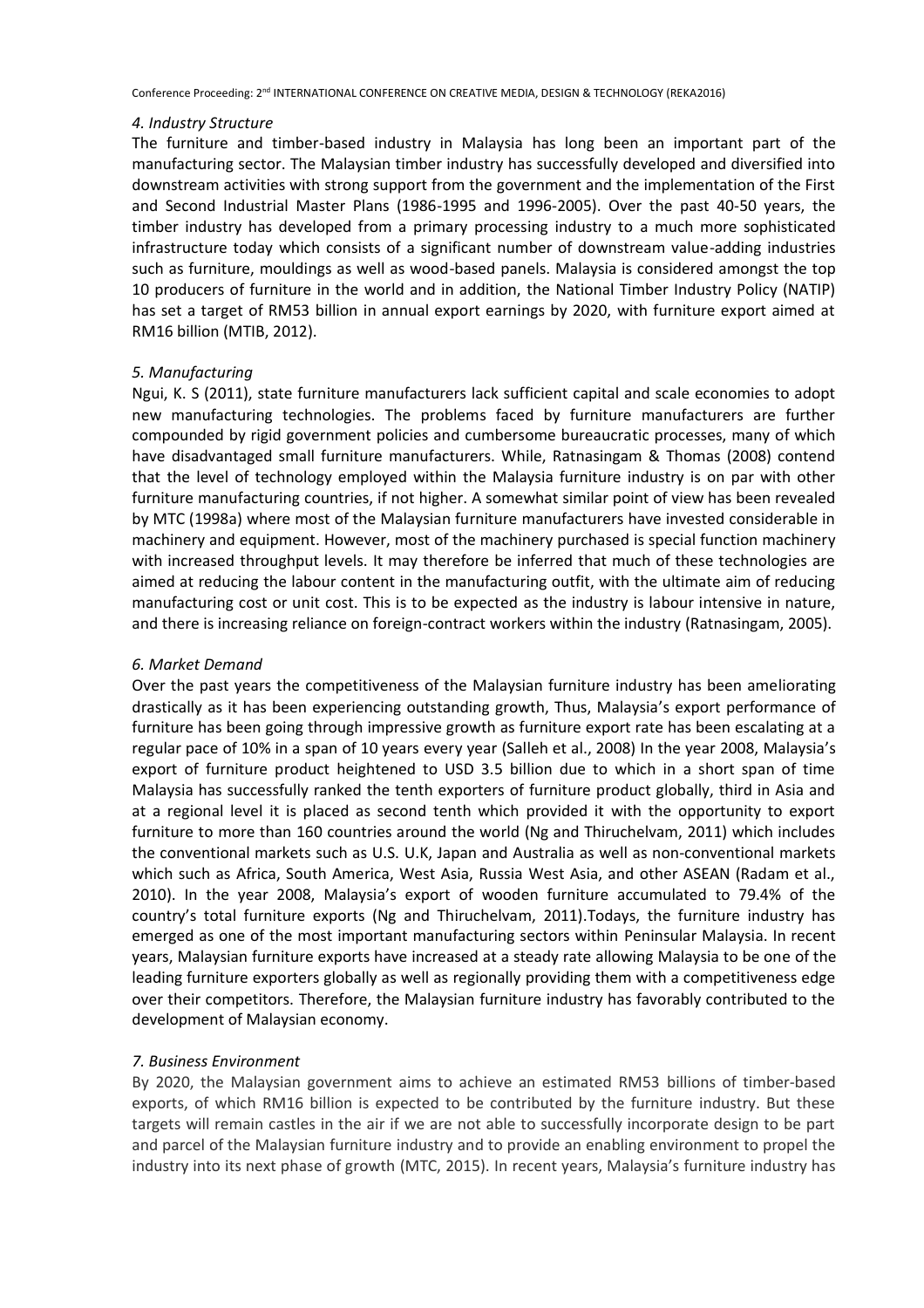seen a shift from the OEM (Original Equipment Manufacturer) model to ODM (Original Design Manufacturing) model. This shift has been necessitated by the need for local furniture producers to add value to their products. For a long time, OEM provided a launchpad for industry members to sell their products globally. However, the over-reliance on mass production and contract manufacturing over the years has come at the expense of creativity and innovation. One of the ways out of this creative rut was to revamp the model – from producing or manufacturing products for international buyers to creating, designing and marketing our own products internationally.

# *8. Social and cultural environment*

Malaysia government has maintained its support for the furniture industry through the creation of different institutions such as the Malaysian Furniture Industry Council and the Malaysian Furniture Promotion Council. This institution function is to promote the overall industry internally and externally to public as a awareness. According to MFPC, 2005 this institution also provided an extraordinary window of opportunity for the local furniture players to keep abreast of contemporary trends, updates of the world furniture arena and the dynamics of the global furniture market.

# *9. Intellectual Property Rights*

Global filing activity for patents and trademarks grew in 2013, representing the fourth consecutive year that applications have increased for these two IP rights. For utility models and industrial designs, growth in filing activity has been uninterrupted for over a decade. The estimated 2.6 million patent applications filed worldwide in 2013 represents growth of 9 percent on 2012. Rising much faster, utility model (UM) applications increased by about 18 percent due to sharp growth in China. Trademark filing activity rose by around 6 percent— similar to the level witnessed in the previous year. And industrial design filing activity grew by only 2.5 percent in 2013, considerably less than the 16 percent recorded in 2012. This lower growth mainly resulted from a slowdown in the number of industrial design applications filed in China. (WIPO, 2014)



Fig. 3 A conceptual framework of Malaysia furniture design status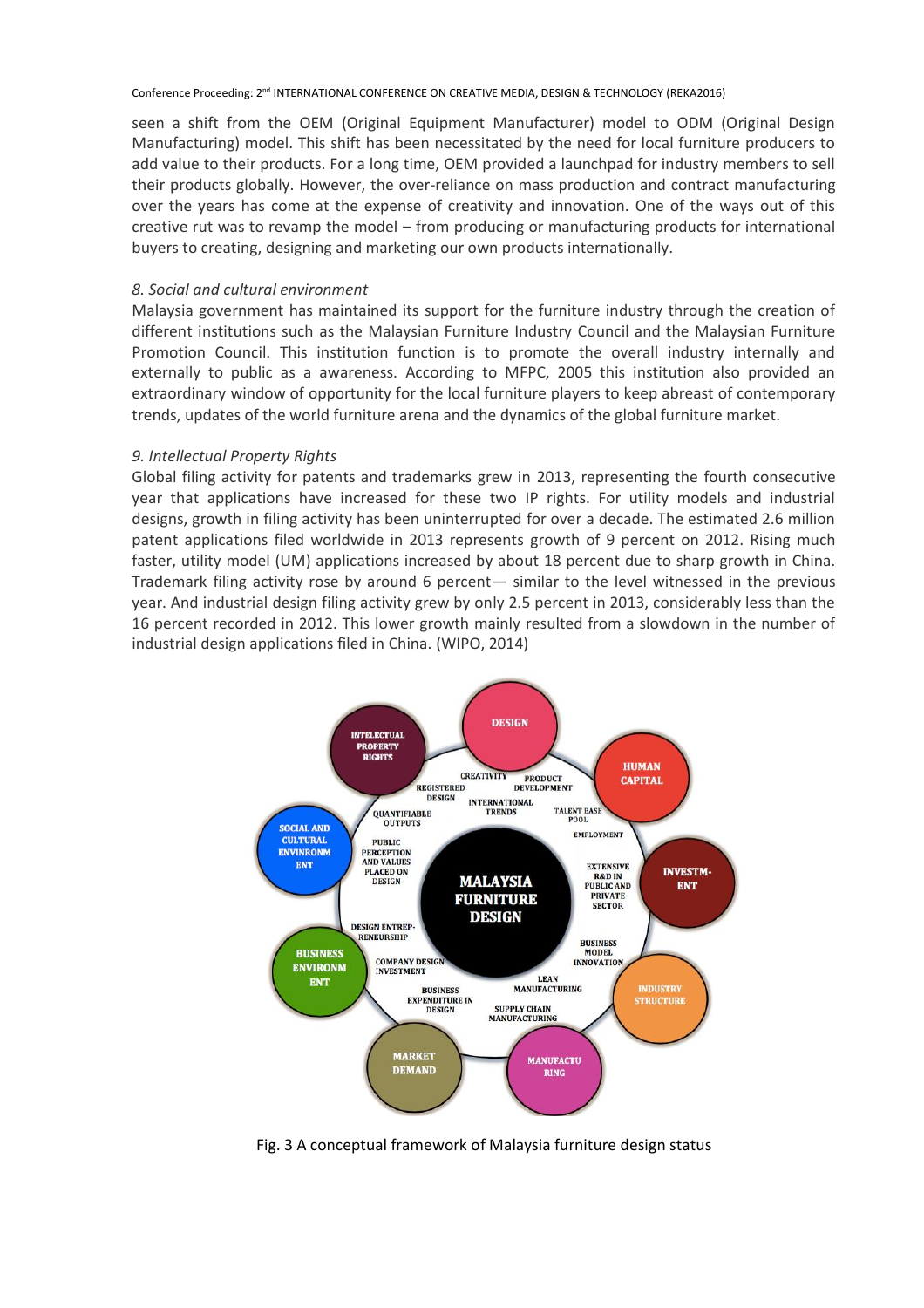#### **PROBLEM STATEMENTS**

According to Huat, I.C (2005), when the Malaysian government implemented the first Industrial Master Plan on 1986 to 1995, the furniture industry was identified and included as one of the top priority industries in Malaysia and a number of incentives in furniture industry were design to further enhance its growth and development. After the first Industrial Master Plan, Malaysia government working under its second IMP (1996 to 2005), and its shown the furniture industry is growing extraordinarily fast. Even during the Asian economic crisis in 1997 then followed by the 1999 when the global economic downturn, furniture industry still grows at the rate of 8 to 10% annually. Malaysia is considered amongst the top 10 producers of furniture in the world. In addition, the National Timber Industry Policy (NATIP) has set a target of RM53 billion in annual export earnings by 2020, with furniture export aimed at RM16 billion. In recent years, Malaysia furniture industry growth has switched from producing a general product towards self-designed products, and this has been key in propelling Malaysia onto the international arena. Currently, Malaysia furniture industry received an overwhelming response from the oversea buyers, while foreign buyers looking for Malaysia manufactures who can meet their growing demand. However, the issue of how the furniture industry can move forward has been debated exhaustively, with recurring subjects focusing on lack of manpower, lack of raw materials, human skills development, stagnant technology and low end market stigma (MTIB,2012) (see figure 4). Therefore, Malaysia government needs to understand the furniture industry for each state in Malaysia as a reference, to track and monitoring the impact of government investment in this industry. With these issues it will help the government to monitor the growing needs of each state and international needs of audiences in Malaysia.



Fig 4 How Malaysia stack up in furniture design (Malaysia Furniture Council, 2012)

Drawing on the literature review, this proposes an integrative model to analyses this relationship. With this mind, this paper has two aims (1) to identify the current design level of Malaysia furniture industry; (2) to document the current condition of global furniture design. Consistent with these aims, we see two specific research questions: RQ1: Who is affected by current design level for Malaysia furniture design industry? RQ2: What is the current condition of global furniture design?

# **METHODOLOGY**

In this research, a qualitative method was adopted in order to accomplish these research aims. As several researchers have noted (Yin, 1994 ; Gummesson, 2002), qualitative approach and in-depth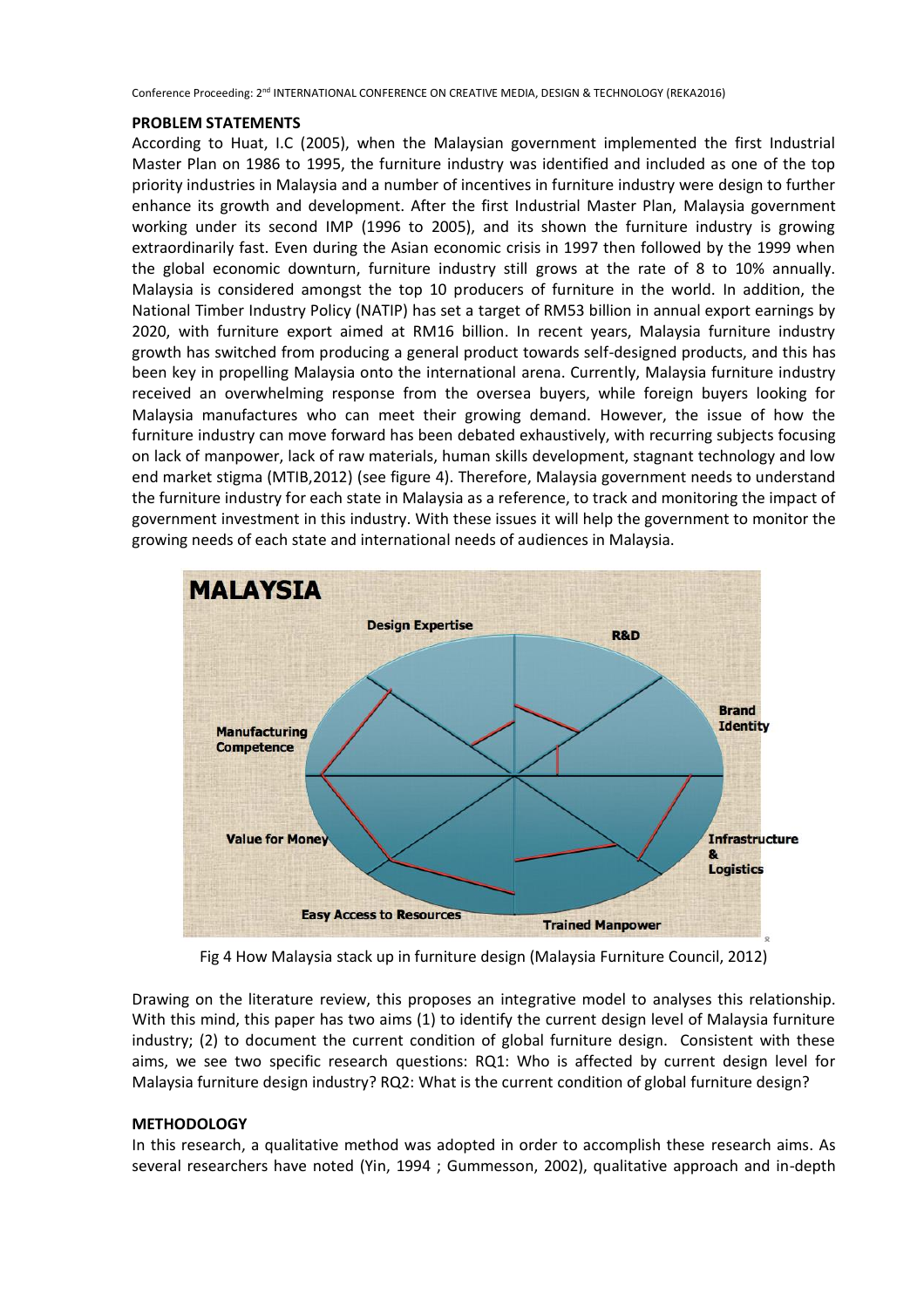case study method are very useful to generate new understanding of existing phenomena. According to Yin (2003), the case study research method is an empirical inquiry that investigates a contemporary phenomenon within its real life context. In the same vein, Sekaran (2003), believed that qualitative case studies are useful in applying solutions to current problem based a past problem solving experiences. This study involves three phases. First, a literature review was undertaken to gain insights into the scenarios of the study as well as to aid in the design of the survey content. Second, the survey was conducted with the Malaysia Timber Industry Board (MTIB), Malaysia Furniture Promotion Council (MFPC), Pengusaha Kayu-Kayan Dan Perabot Bumiputera (PEKA), Malaysia Design Council (MRM) and as well as industrial training institutes and university to determine whether it was relevant and complete. Third, the collected data from the interview was analyse and being a guidance to build the conceptual framework.

In addition, other material was analysed to obtain additional source information on Malaysia furniture design industry.

| Phase 1 | Documented information and existing data research and analysis                                 |
|---------|------------------------------------------------------------------------------------------------|
|         |                                                                                                |
| Phase 2 | Gather data by interview with an organization that involve in the furniture design<br>industry |
|         |                                                                                                |
| Phase 3 | Comprehensive significance analysis and the establishment of the design indicators             |

# **RESULTS & DISCUSSION**

The proposed framework needs to refined regularly, and more importantly, be substantiated by cautious compilation of robust data. This would be an ongoing process that requires commitment. Even this conceptual framework is not a comprehensive study to tackle some important issues that the design communities may be looking forward to. For instance, more applied studies are required on subjects such as measurement of the value of design in business or regional and international trade on design goods and services. This study develops a measurement framework for examining the landscape of Malaysia furniture industry. Besides that, this study will enhance our understanding of the furniture industry in Malaysia and strengthen the evidence base for policy developers. From this study, it meets the expectations of policy-makers, practitioners and professionals in related fields, who have been long awaiting an analytical tool to assess the status of the Malaysia furniture design industry. Through this study, community stakeholders are provided with a yardstick to examine the status of the furniture local design sector while policy- makers would be able to gauge its strengths and weaknesses.

# **CONCLUSION**

This paper has attempted to address the current scenarios of Malaysia furniture design industry. This research shows, although the government has provided the various incentives and supporting the infrastructure to stimulate the technological capabilities of the industry, we still lack of view of cooperation and mutual understanding between the government and the industry. This has resulted in the poor take up of this government assistance, particularly in terms of R&D, technology upgrade funding and human capital development programmed. In addition, the government agencies and trade associations need to undertake industry awareness program to update the latest incentive, financial assistance, and grants that the government provides. The initiative from this study will help to develop a measurement framework for examining the landscape of furniture industry. It will enhance our understanding of the furniture industry in Malaysia and strengthen the evidence base for policy development. Further, the study would meet the expectations of policy-makers,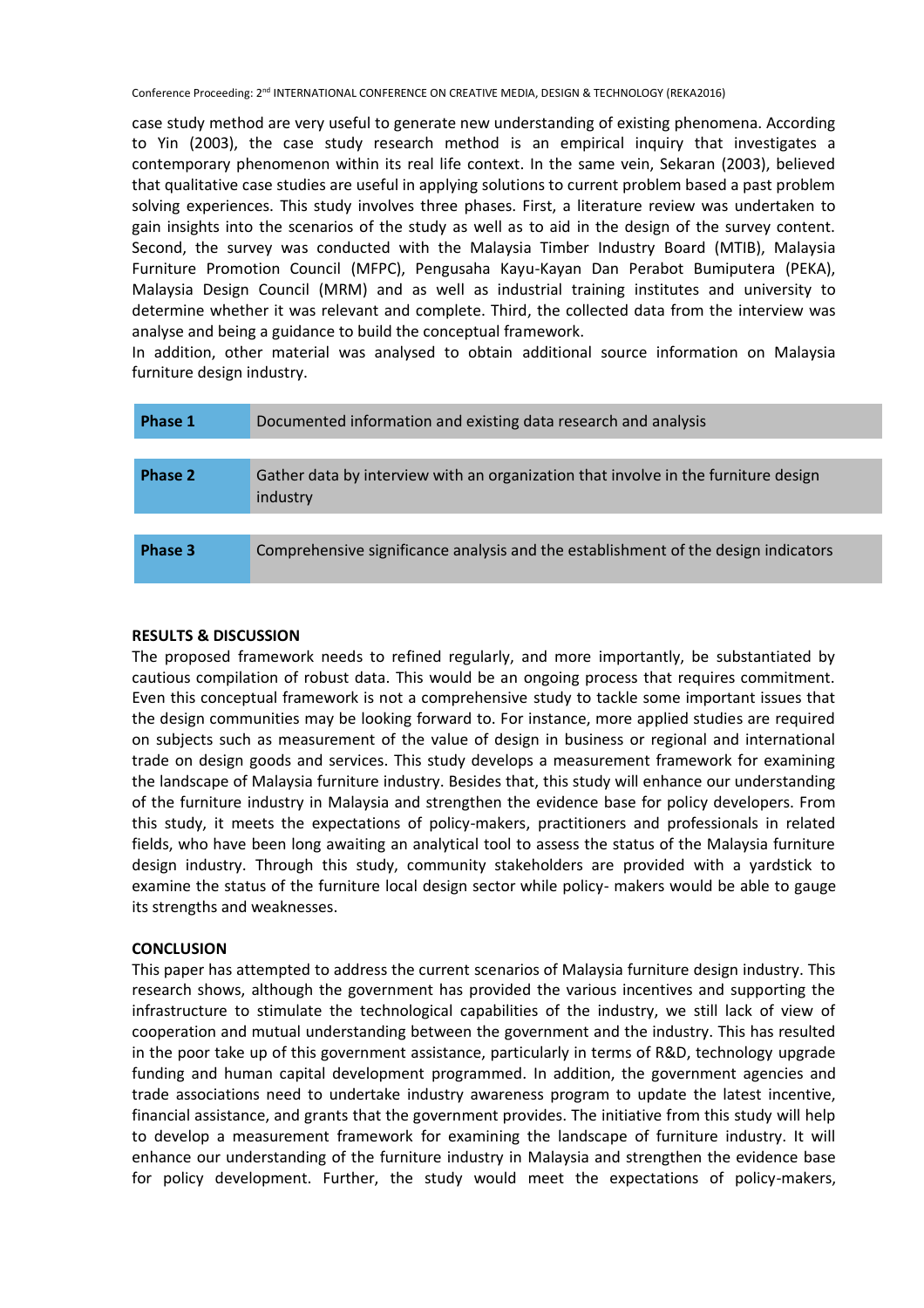practitioners and professionals in related fields, who have been long awaiting an analytical tool to assess the status of the Malaysia furniture industry.

# **REFERENCES**

- Adams, J. L. (2012). Good products, bad products: Essential elements to achieving superior quality. New York: McGraw-Hill.
- Brox, A.J., and Fader, C. (2006). The Impact of Research and Development on Canadian Manufacturing, Atlantic Economic Journal, 27(3), 360-372.
- Cohen, W.M., and Levinthal, A, D. (1989). Innovation and Learning: The Two Faces of R&D, The Economic Journal, 99(397), 569-59
- Doukas, J., and Switzer, N, L. (1992). The Stock Market's View of R&D Spending and Market Concentration, Journal of Economics and Business, 44(2), 95-11
- Export of Furniture Product from Malaysia: Market ... (n.d.). Retrieved April 15, 2016, from [http://www.ifrnd.org/Research Papers/J77.pdf](http://www.ifrnd.org/Research%20Papers/J77.pdf)
- FURNITURE INDUSTRY IN MALAYSIA STATUS & MARKET PROSPECTS ... (n.d.). Retrieved April 15, 2016, from http://www.mtib.gov.my/repository/perdagangan/cik rubi print.pdf

Huat, I. C. (2005, August 2). Focus On Malaysian Furniture - Part 1. Retrieved April 15, 2016, from http://furninfo.com/Furniture World Archives/4772

- Kelm, K. M., Narayana, V.K., and Pinches, G.E. (1995). Shareholder Value Creation During R&D Innovation and Commercialization Stages, Academy of Management Journal, 38(3), 770-786.
- Levin, R. C., and Reiss, P.C. (1988). Cost- Reducing and Demand-Creating R&D with Spillovers, RAND Journal of Economics, Volume 19, Issue 4, pp. 538- 557.
- Liu, L. P., and Tsai, H, T. (2007). The Study of New Product Development Performance on Taiwan's High-Tech Industries, Journal of Business and Public Affairs, Volume 1, Issue 1.
- Malaysia Furniture,Malaysian Global Designed Furniture ... (n.d.). Retrieved April 15, 2016, from <http://mfpc.com.my/>
- Malaysia Furniture,Malaysian Global Designed Furniture Manufacturer MFPC Furniture Portal. (n.d.). Retrieved April 15, 2016, from<http://mfpc.com.my/>
- Malaysian Furniture Industry. Retrieved April 15, 2016, from [http://2016.miff.com.my/about](http://2016.miff.com.my/about-%09miff/malaysian-furniture-industry/)[miff/malaysian-furniture-industry/](http://2016.miff.com.my/about-%09miff/malaysian-furniture-industry/)

MFPC. (2009). Malaysian Furniture Trade Performance 2008. Malaysia: Malaysian Furniture Promotion Council.

- MIDA/UNIDO. (1985). Medium and Long Term Industrial Master Plan: Wood Based Industry. Malaysia: MIDA/UNIDO.
- MITI. (1996). Second Industrial Master Plan: 1996-2005. Malaysia: Ministry of International Trade and Industry.